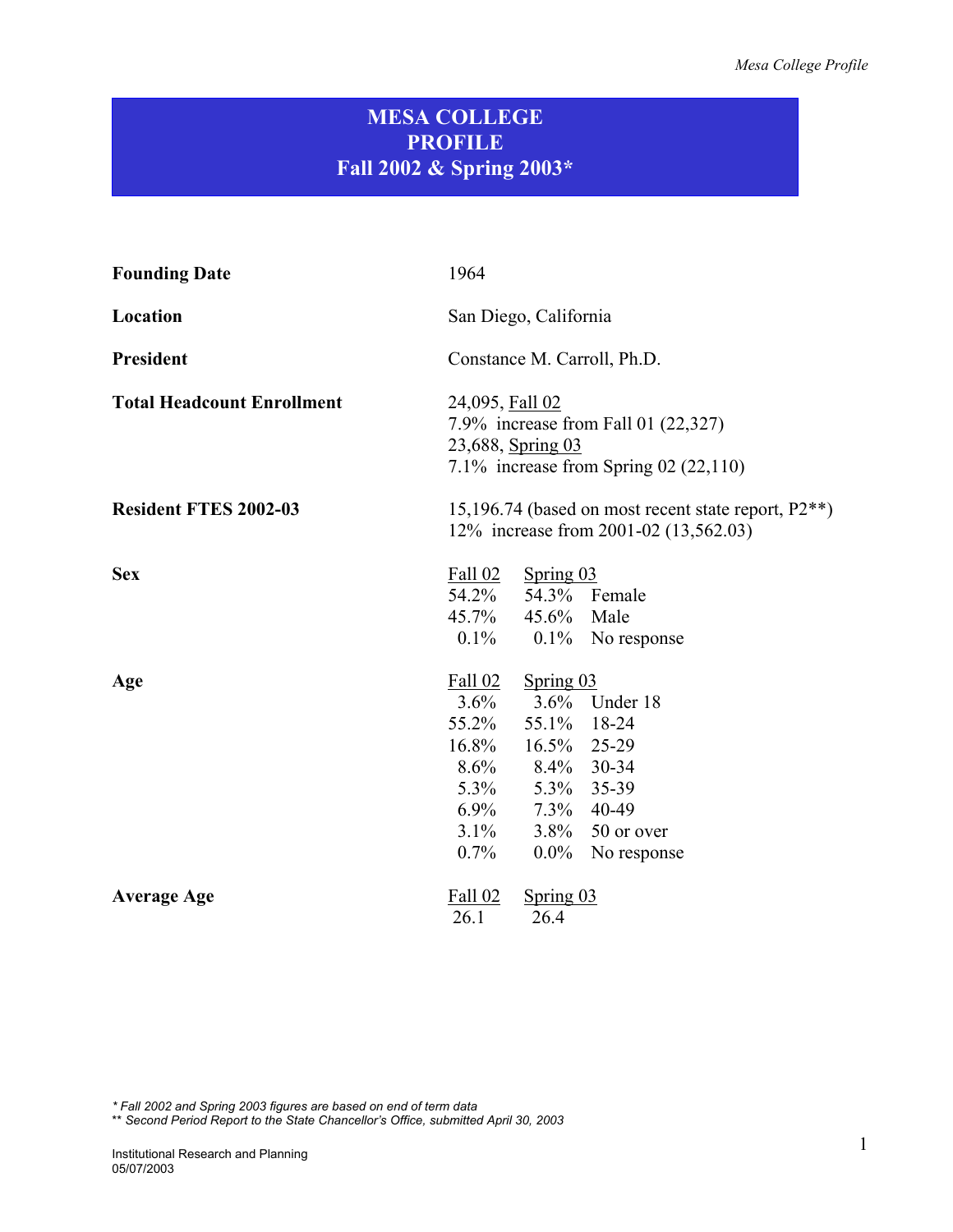| <b>Ethnicity</b>             | Fall 02        | Spring 03   |                                |
|------------------------------|----------------|-------------|--------------------------------|
|                              | $5.5\%$        |             | 5.5% African American          |
|                              | $1.0\%$        | $0.9\%$     | American Indian                |
|                              | 13.3%          | 13.2%       | Asian                          |
|                              | $5.6\%$        | $5.3\%$     | Filipino                       |
|                              | 14.8%          | $14.8\%$    | Hispanic                       |
|                              | $1.1\%$        | $1.0\%$     | Pacific Islander               |
|                              | 46.9%          | $47.2\%$    | White                          |
|                              | $4.1\%$        | $4.0\%$     | Other                          |
|                              | $7.6\%$        | $8.1\%$     | No response                    |
| <b>Attendance Status</b>     | Fall 02        | Spring 03   |                                |
|                              | $20.0\%$       | $19.0\%$    | Full-time                      |
|                              | 80.0%          | 81.0%       | Part-time                      |
| <b>Student Residency</b>     | Fall 02        | Spring 03   |                                |
|                              | 95.1%          | 95.1%       | California resident            |
|                              | 3.5%           | $3.5\%$     | Non-resident, out of state     |
|                              | $1.4\%$        | $1.4\%$     | Non-resident, international    |
| <b>Educational Objective</b> | Fall 02        | Spring $03$ |                                |
| (at the time of application) | 35.7%          |             | 34.8% Transfer with AA         |
|                              | 15.6%          | $15.7\%$    | Transfer no AA                 |
|                              | $3.5\%$        | $3.7\%$     | AA no Transfer                 |
|                              | $0.7\%$        | $0.7\%$     | Voc Degree No Transfer         |
|                              | $1.1\%$        | $1.1\%$     | Voc Certificate No Transfer    |
|                              | $4.4\%$        | 4.6%        | Discover Career Goals          |
|                              | 5.8%           | $6.5\%$     | New Career                     |
|                              | $4.1\%$        | $4.4\%$     | <b>Update Job Skills</b>       |
|                              | $1.5\%$        | $1.7\%$     | Maintain Cert/License          |
|                              | $4.8\%$        | $5.0\%$     | <b>Educational Development</b> |
|                              | $0.9\%$        | $0.9\%$     | <b>Improve Basic Skills</b>    |
|                              | $0.5\%$        | $0.5\%$     | HS or GED                      |
|                              | 19.7%          | 19.0%       | Undecided                      |
|                              | 1.6%           | $1.4\%$     | No Response                    |
| <b>Enrollment Status</b>     | <b>Fall 02</b> | Spring 03   |                                |
|                              | 60.8%          | 69.5%       | Continuing student             |
|                              | 8.9%           | 3.9%        | First-time freshman            |
|                              | 16.1%          | 13.0%       | First-time transfer            |
|                              | 5.6%           | 5.2%        | Returning student              |
|                              | $3.8\%$        | 3.8%        | Returning transfer             |
|                              | 4.5%           | 4.3%        | Current high school student    |
|                              | $0.2\%$        | $0.2\%$     | No response                    |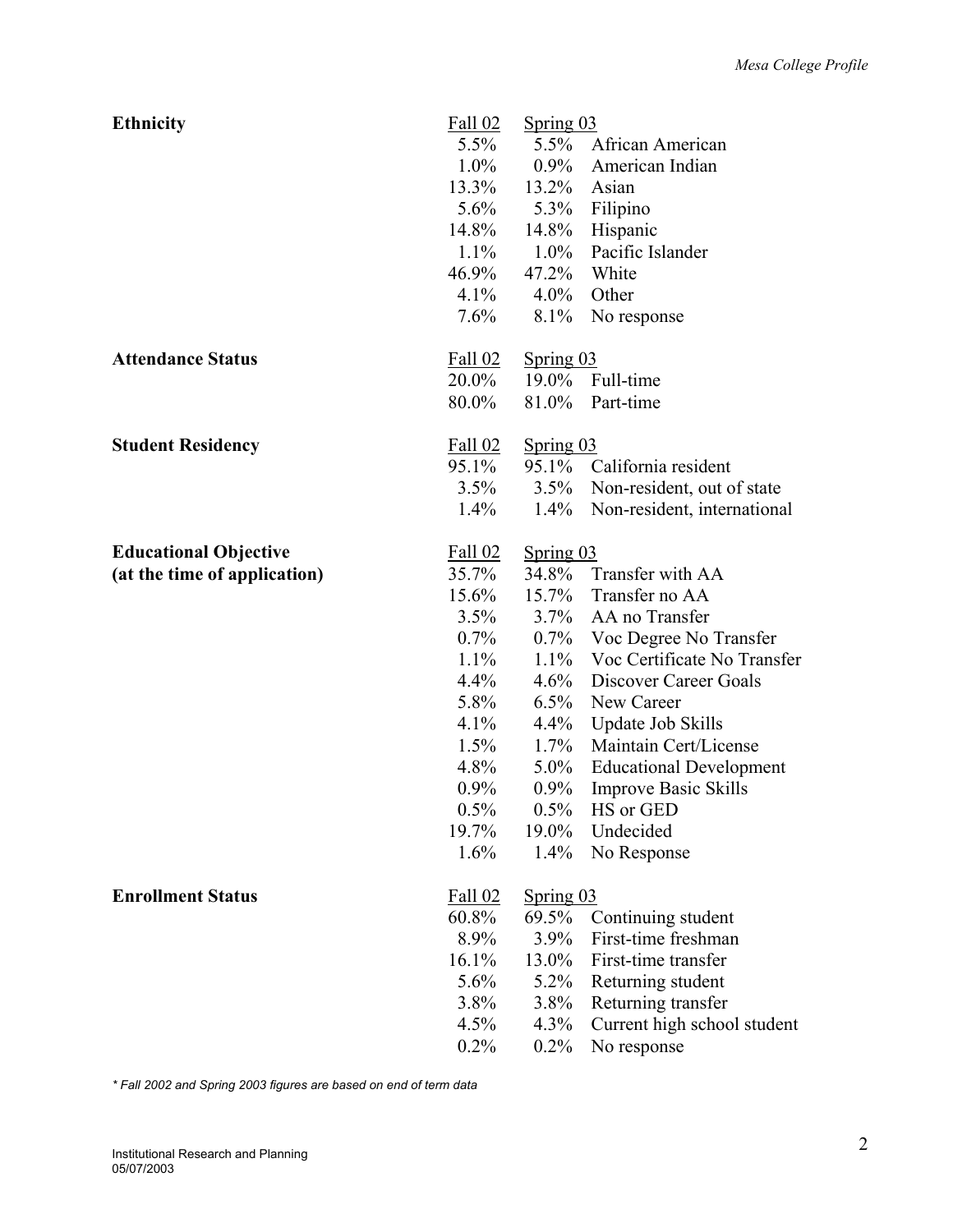| <b>Prior Educational Background</b>     | Fall 02        | Spring 03 |                               |
|-----------------------------------------|----------------|-----------|-------------------------------|
|                                         | 66.7%          |           | 65.4% H.S. Graduate           |
|                                         | 3.6%           | $3.7\%$   | Passed GED                    |
|                                         | $0.2\%$        | $0.3\%$   | <b>Attending Adult School</b> |
|                                         | $0.7\%$        | $0.7\%$   | H.S. Proficiency              |
|                                         | $4.5\%$        | $3.7\%$   | Current H.S. Student          |
|                                         | $5.2\%$        | $5.3\%$   | Foreign H.S. Diploma          |
|                                         | $1.5\%$        | $1.7\%$   | No H.S. Diploma               |
|                                         | $5.1\%$        | $5.4\%$   | Have AA/AS Degree             |
|                                         | $12.4\%$       | 13.9%     | Have BA or Higher             |
| <b>Citizenship</b>                      | Fall 02        | Spring 03 |                               |
|                                         | 87.5%          | 87.6%     | U.S. citizen                  |
|                                         | $9.1\%$        | $9.0\%$   | Immigrant                     |
|                                         | $0.4\%$        | $0.4\%$   | Refugee                       |
|                                         | $1.5\%$        | $1.5\%$   | Student visa                  |
|                                         | $1.1\%$        | $1.2\%$   | Other visa                    |
|                                         | $0.3\%$        | $0.3\%$   | Amnesty                       |
|                                         | $0.1\%$        | $0.1\%$   | No response                   |
| <b>Disabled Students</b>                | Fall 02        | Spring 03 |                               |
|                                         | 97.8%          | 97.7%     | N <sub>0</sub>                |
|                                         | 2.2%           | 2.3%      | Yes                           |
| <b>Number of Dependents</b>             | Fall 02        | Spring 03 |                               |
|                                         | 79.4%          | 78.7%     | None                          |
|                                         | $9.1\%$        | 9.5%      | One                           |
|                                         | $5.6\%$        | $5.9\%$   | Two                           |
|                                         | $3.2\%$        | $3.3\%$   | Three                         |
|                                         | $1.3\%$        | $1.3\%$   | Four                          |
|                                         | $0.5\%$        | $0.5\%$   | Five                          |
|                                         | 0.2%           | $0.2\%$   | <b>Six</b>                    |
|                                         | $0.1\%$        | 0.1%      | Seven                         |
|                                         | 0.4%           | $0.4\%$   | No response                   |
| <b>Employed While Attending College</b> | <b>Fall 02</b> | Spring 03 |                               |
|                                         | 21.8%          | 20.9%     | Not working                   |
|                                         | 55.1%          | 54.9%     | Working part-time             |
|                                         | 23.1%          | 23.8%     | Working full-time             |
|                                         | $0.0\%$        | $0.4\%$   | No response                   |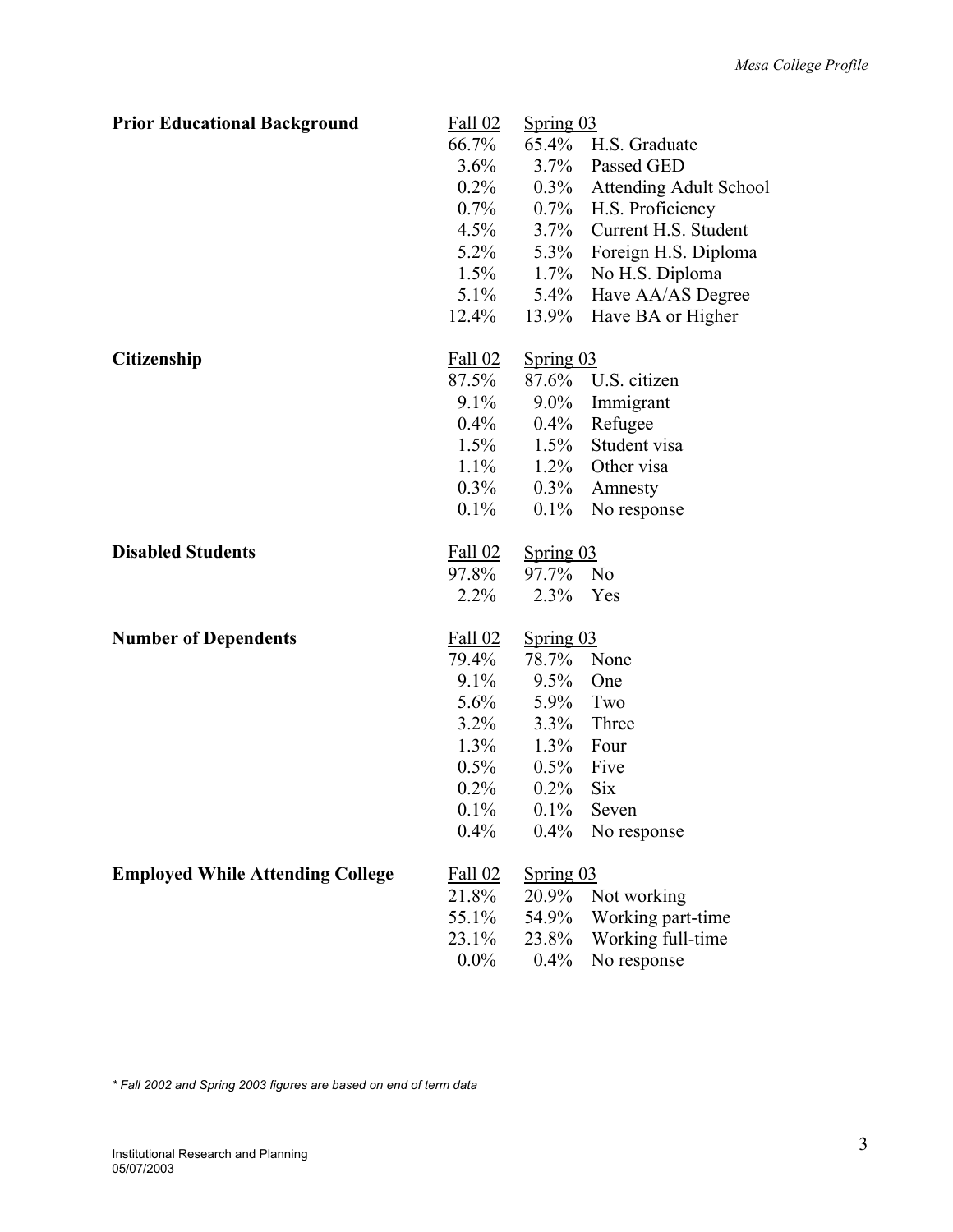| <b>Income</b>                              | Fall 02    | Spring $03$                 |                                         |
|--------------------------------------------|------------|-----------------------------|-----------------------------------------|
|                                            | $3.4\%$    | $3.8\%$                     | $$0-2,999$                              |
|                                            | $2.4\%$    | 2.5%                        | \$3,000-5,999                           |
|                                            | $3.7\%$    | $3.8\%$                     | \$6,000-9,999                           |
|                                            | $7.0\%$    | $7.1\%$                     | \$10,000-14,999                         |
|                                            | $8.4\%$    | 8.8%                        | \$15,000-20,999                         |
|                                            | $6.0\%$    | $6.1\%$                     | \$21,000-26,999                         |
|                                            | $6.1\%$    | $6.3\%$                     | \$27,000-32,999                         |
|                                            | $26.3\%$   | $26.2\%$                    | $$33,000+$                              |
|                                            | 36.5%      | 35.4%                       | No Response                             |
| <b>Units Completed</b>                     | Fall 02    | Spring 03                   |                                         |
|                                            | 25.6%      | $26.0\%$                    | 0 Unit                                  |
|                                            | $5.3\%$    | 5.8%                        | $0.1 - 2.9$ Units                       |
|                                            | 26.7%      |                             | 26.4% 3-5.9 Units                       |
|                                            | $15.2\%$   |                             | 15.4% 6-8.9 Units                       |
|                                            | $11.9\%$   | $11.4\%$                    | 9-11.9 Units                            |
|                                            | $15.4\%$   | $15.0\%$                    | $12+$ Units                             |
| <b>Top Five/Six Enrollment Disciplines</b> | Fall 02    |                             |                                         |
|                                            | $12.2\%$   | Math                        |                                         |
|                                            | $9.8\%$    | English                     |                                         |
|                                            | $7.0\%$    |                             | Physical Education                      |
|                                            | $4.2\%$    | Psychology                  |                                         |
|                                            | $3.8\%$    | Chemistry                   |                                         |
|                                            | 3.8%       | Spanish                     |                                         |
|                                            | Spring 03  |                             |                                         |
|                                            | 11.3% Math |                             |                                         |
|                                            |            | $8.6\%$ English             |                                         |
|                                            | $6.6\%$    |                             | Physical Education                      |
|                                            | $4.1\%$    | Chemistry                   |                                         |
|                                            |            | 4.0% Psychology             |                                         |
| <b>Freshman Admissions</b>                 |            | $2,156$ Enrolled, Fall $02$ |                                         |
|                                            |            |                             | 5% increase from Fall 01 $(2,053)$      |
|                                            |            | 917 Enrolled, Spring 03     |                                         |
|                                            |            |                             | 10.0% decrease from Spring 02 $(1,019)$ |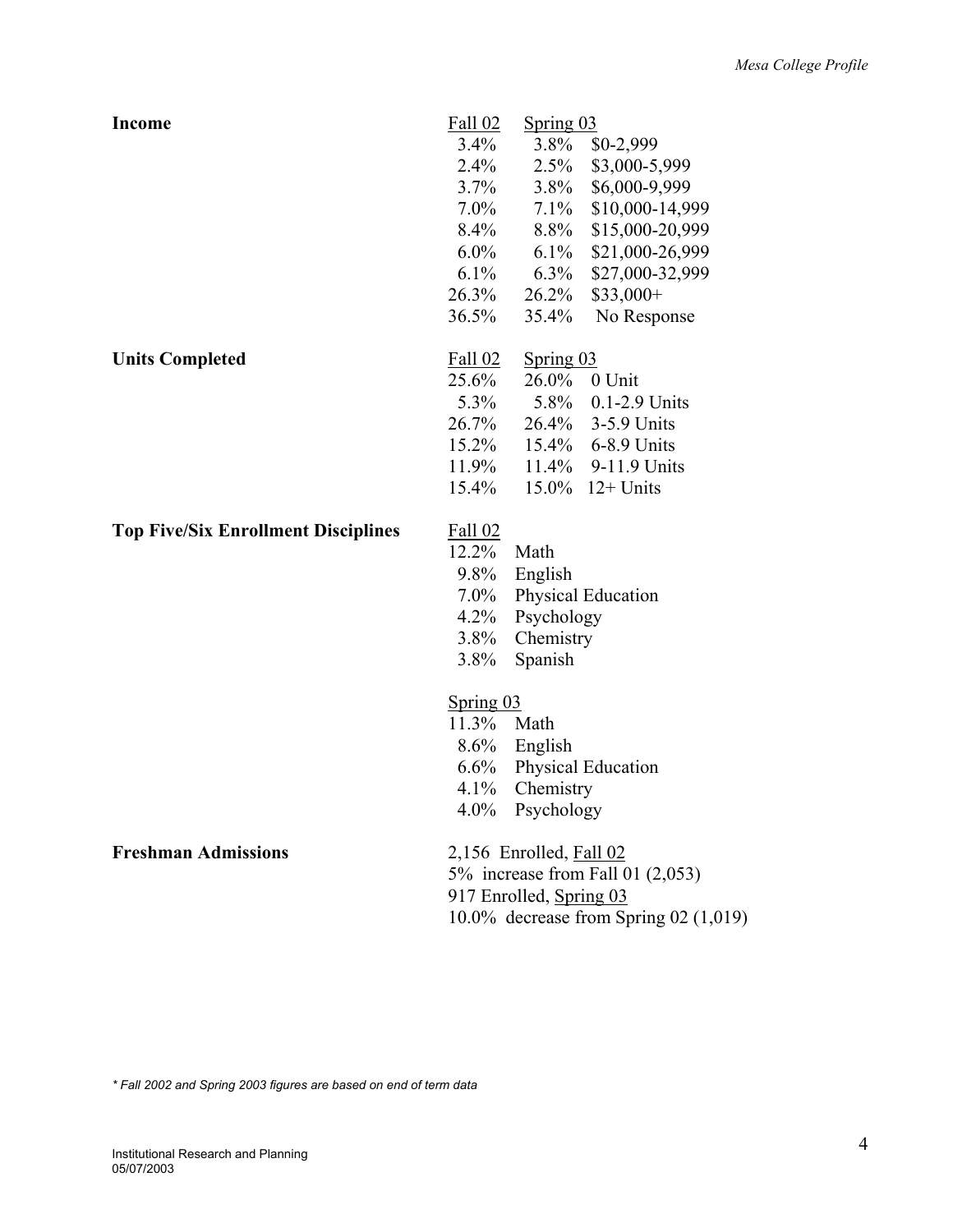| <b>High School GPA of Entering Freshmen</b>                |                           | Fall 02         | Spring $03$ |                                                                    |
|------------------------------------------------------------|---------------------------|-----------------|-------------|--------------------------------------------------------------------|
| (self reported)                                            |                           | $0.1\%$         | $0.1\%$     | $0.0 - 1.5$                                                        |
|                                                            |                           | $0.7\%$         | $0.6\%$     | $1.6 - 1.9$                                                        |
|                                                            |                           | 18.3%           | $10.3\%$    | $2.0 - 2.5$                                                        |
|                                                            |                           | 29.3%           |             | 22.7% 2.6-3.0                                                      |
|                                                            |                           | 21.3%           |             | $25.2\%$ 3.1-3.5                                                   |
|                                                            |                           | $9.1\%$         | 19.7%       | Over 3.5                                                           |
|                                                            |                           | 21.2%           | 21.4%       | No response                                                        |
| <b>Student Financial Aid Awards 2001-02:</b>               |                           | \$12,549,891    |             | $(16, 166$ awards, duplicated)                                     |
|                                                            | <b>BOGW</b>               | \$1,384,151     |             | $(9,623$ awards)                                                   |
|                                                            | <b>Cal Grants</b>         | 861,546         |             | $(704 \text{ awards})$                                             |
|                                                            | <b>EOPS</b> Grant         |                 |             | 168,358 (525 awards)                                               |
|                                                            | <b>CARE Grant</b>         |                 | 34,117      | $(24 \text{ awards})$                                              |
|                                                            | <b>Pell Grant</b>         | 6,514,822       |             | $(2,979 \text{ awards})$                                           |
|                                                            | <b>SEOG</b>               | 356,990         |             | $(693$ awards)                                                     |
|                                                            | <b>Bureau of Indian</b>   |                 | 1,200       | $(1$ award)                                                        |
|                                                            | <b>Affairs Grant</b>      |                 |             |                                                                    |
|                                                            | Other grant               |                 | 31,078      | $(68 \text{ awards})$                                              |
|                                                            | <b>Direct loans</b>       | 2,619,908       |             | $(1,003$ awards)                                                   |
|                                                            | Scholarship               | 146,533         |             | $(222$ awards)                                                     |
|                                                            | <b>College Work-Study</b> | 431,188         |             | $(324$ awards)                                                     |
| <b>Number of Courses</b>                                   |                           |                 |             | 2,336 course sections, Fall 02<br>2,215 course sections, Spring 03 |
| <b>Tenured and Tenure Track Faculty</b>                    |                           | 251             |             |                                                                    |
| <b>Adjunct Faculty</b>                                     |                           | 508             |             |                                                                    |
| <b>WSCH/FTEF</b>                                           |                           | 544.45, Fall 02 |             | (Spring 03 data will be available in July 03)                      |
| <b>Degree and Certificate Program</b><br>Offerings 2002-03 |                           | 140             |             |                                                                    |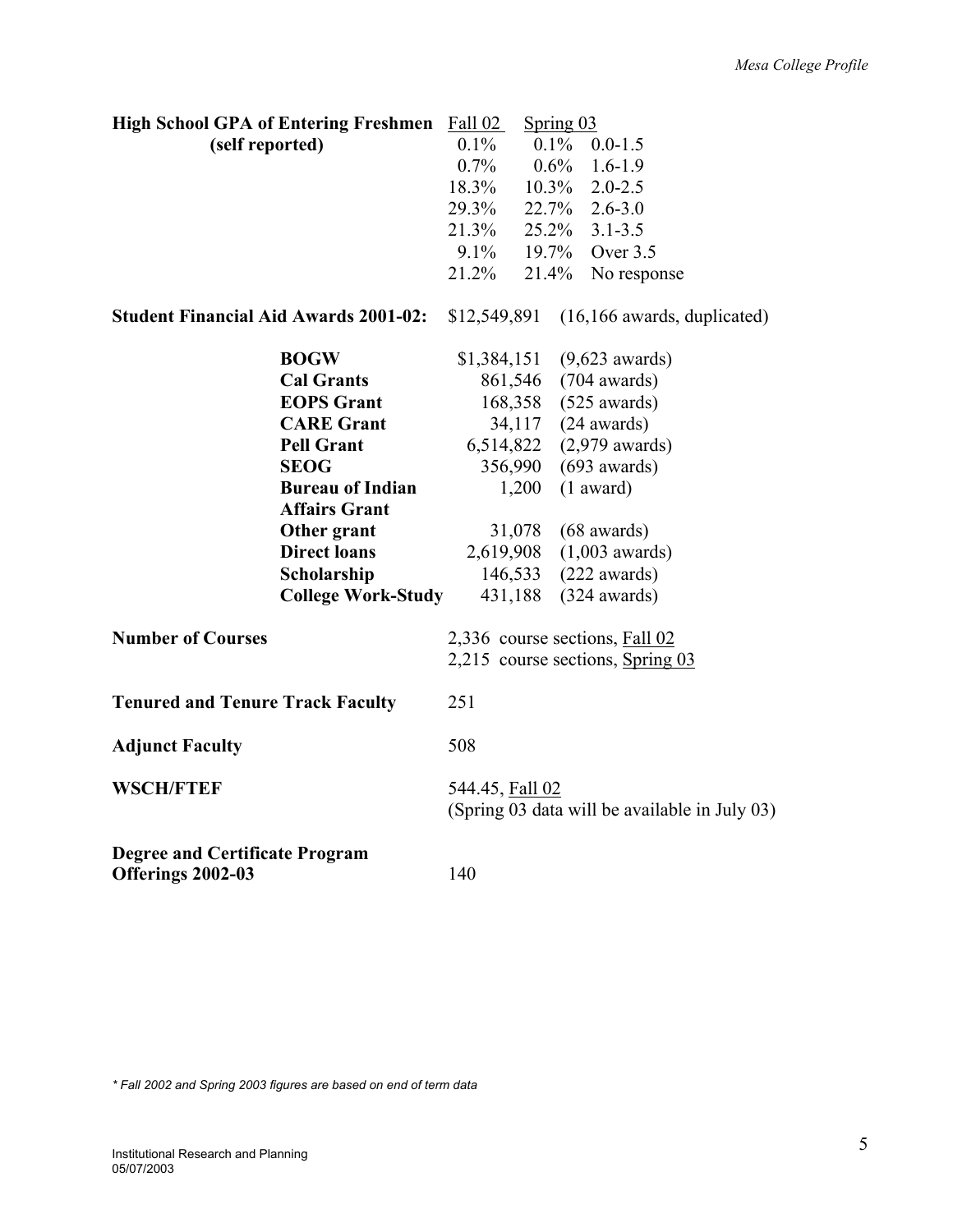| <b>Degrees and Certificates</b><br><b>Awarded in 2002</b>                                       | 1,527<br>degrees and certificates                                                                                                                                                                                                                                                                                                                 |
|-------------------------------------------------------------------------------------------------|---------------------------------------------------------------------------------------------------------------------------------------------------------------------------------------------------------------------------------------------------------------------------------------------------------------------------------------------------|
|                                                                                                 | <b>Associate Degree</b><br>1,165<br>Certificate of Achievement<br>362                                                                                                                                                                                                                                                                             |
| <b>Disciplines Awarding the</b><br><b>Highest Number of Degrees</b><br>and Certificates in 2002 |                                                                                                                                                                                                                                                                                                                                                   |
| <b>Associate Degrees</b>                                                                        | 27.5% Transfer Studies, CSU<br>10.6% Liberal Arts-Option I<br>7.8% Transfer Studies, TAG, UC<br>7.0% Selected Studies<br>6.4% Transfer Studies Other<br>$6.4\%$<br>Transfer Studies, IGETC, UC                                                                                                                                                    |
| <b>Certificate of Achievement</b><br>$(18+units)$                                               | <b>Business Administration</b><br>16.6%<br>8.6%<br>Interior Design<br>6.6%<br>Radiologic Technology<br>5.8% Travel-Airline Travel Agency<br>4.7% Computer/Information Science<br>4.7%<br>American Sign Language Interpreter<br>4.7%<br><b>Dental Assisting</b>                                                                                    |
| <b>Operating Budget 2002-03</b>                                                                 | \$40,947,528                                                                                                                                                                                                                                                                                                                                      |
| <b>Grants and Contracts 2002-03</b>                                                             | \$6,179,652                                                                                                                                                                                                                                                                                                                                       |
| <b>Tuition and Fees</b>                                                                         | <i>Resident</i> : \$11/ <i>unit</i> enrollment fee<br><i>Non-resident:</i> \$11/ <i>unit enrollment fee and \$130/unit</i><br>non-resident tuition<br>\$12/semester Health Services fee unless exempted (all<br>students)                                                                                                                         |
| <b>Physical Plant</b>                                                                           | 46 buildings, 105 acres                                                                                                                                                                                                                                                                                                                           |
| <b>Library Holdings 2001-02</b>                                                                 | 104,090<br>Circulating books<br>Bibliographic records<br>92,575<br>Current periodicals<br>389<br>Bound periodicals<br>590<br>Microfilms/fiches<br>2,795<br>Web-based reference databases<br>20<br>4,506<br>Electronic journals/newspapers<br>Electronic books<br>8,000<br>1,346<br>Audio recordings, tapes, etc.<br>Film and video items<br>1,589 |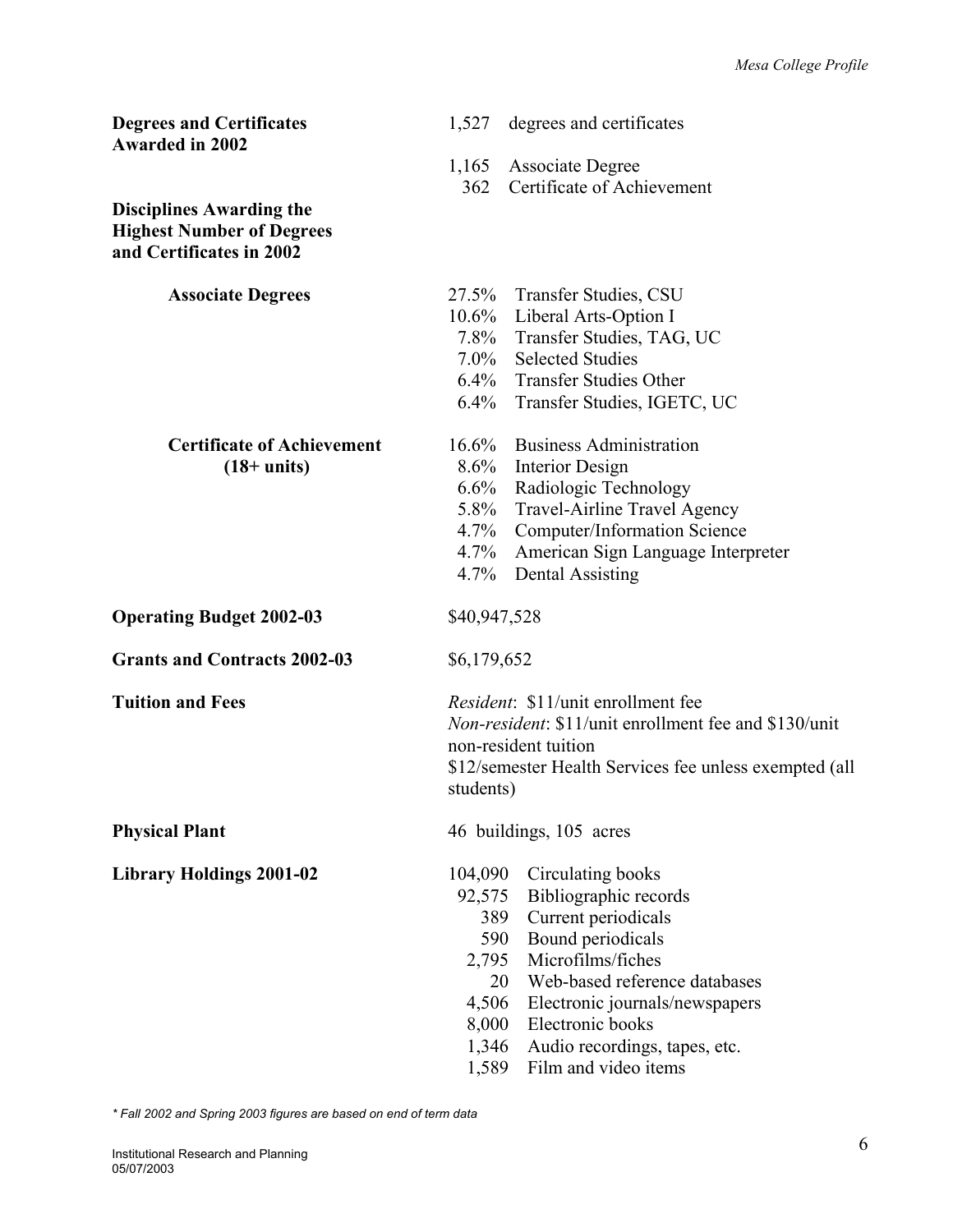| <b>Library Circulation 2001-2002</b>       | 69,249<br>9,074<br>620<br>741<br>994<br>367<br>620 | <b>Books</b><br>Course reserve materials<br>Video recordings<br>NetLibrary E-books<br>In-house use<br>Inter-library lending and borrowing<br>Other |
|--------------------------------------------|----------------------------------------------------|----------------------------------------------------------------------------------------------------------------------------------------------------|
| <b>Service Area Population 2000 Census</b> |                                                    | 323,013 total population                                                                                                                           |
|                                            | 50.3%                                              | Female                                                                                                                                             |
|                                            | 49.7% Male                                         |                                                                                                                                                    |
|                                            |                                                    | 18.7% Under 18                                                                                                                                     |
|                                            |                                                    | 81.3% 18 and over                                                                                                                                  |
|                                            | $3.6\%$                                            | African American                                                                                                                                   |
|                                            | $9.3\%$                                            | Asian                                                                                                                                              |
|                                            |                                                    | 13.1% Latino                                                                                                                                       |
|                                            |                                                    | 70.1% White                                                                                                                                        |
|                                            |                                                    | $0.7\%$ Other                                                                                                                                      |
|                                            | $3.2\%$                                            | Multi-Racial                                                                                                                                       |
| <b>College Service Areas and Zip Codes</b> | La Jolla (92037)                                   |                                                                                                                                                    |
|                                            |                                                    | Mission Valley (92108)                                                                                                                             |
|                                            |                                                    | Mission Bay (92109)                                                                                                                                |
|                                            |                                                    | Bay Park (92110)                                                                                                                                   |
|                                            |                                                    | Linda Vista (92111)                                                                                                                                |
|                                            |                                                    | Clairemont (92117)                                                                                                                                 |
|                                            |                                                    | San Carlos (92119)                                                                                                                                 |
|                                            |                                                    | Del Cerro (92120)                                                                                                                                  |
|                                            |                                                    | Kearny Mesa (92123)                                                                                                                                |
| Top 10/11 Zip Codes with the               | Fall 02                                            |                                                                                                                                                    |
| <b>Largest Enrollment</b>                  | $8.1\%$                                            | Linda Vista $(92111)$                                                                                                                              |
|                                            | $7.4\%$                                            | Clairemont (92117)                                                                                                                                 |
|                                            | $7.3\%$                                            | Mission Bay (92109)                                                                                                                                |
|                                            | $4.5\%$                                            | Mira Mesa $(92126*)$                                                                                                                               |
|                                            | $4.0\%$                                            | Rolando (92115*)                                                                                                                                   |
|                                            | $3.9\%$                                            | University City (92122*)                                                                                                                           |
|                                            | $3.6\%$                                            | Kearny Mesa (92123)                                                                                                                                |
|                                            | 3.5%<br>$2.9\%$                                    | Ocean Beach (92107*)<br>City Heights $(92105*)$                                                                                                    |
|                                            | 2.7%                                               | Bay Park (92110)                                                                                                                                   |
|                                            | 2.7%                                               | North Park (92104*) * Non-service area zip code                                                                                                    |
|                                            |                                                    |                                                                                                                                                    |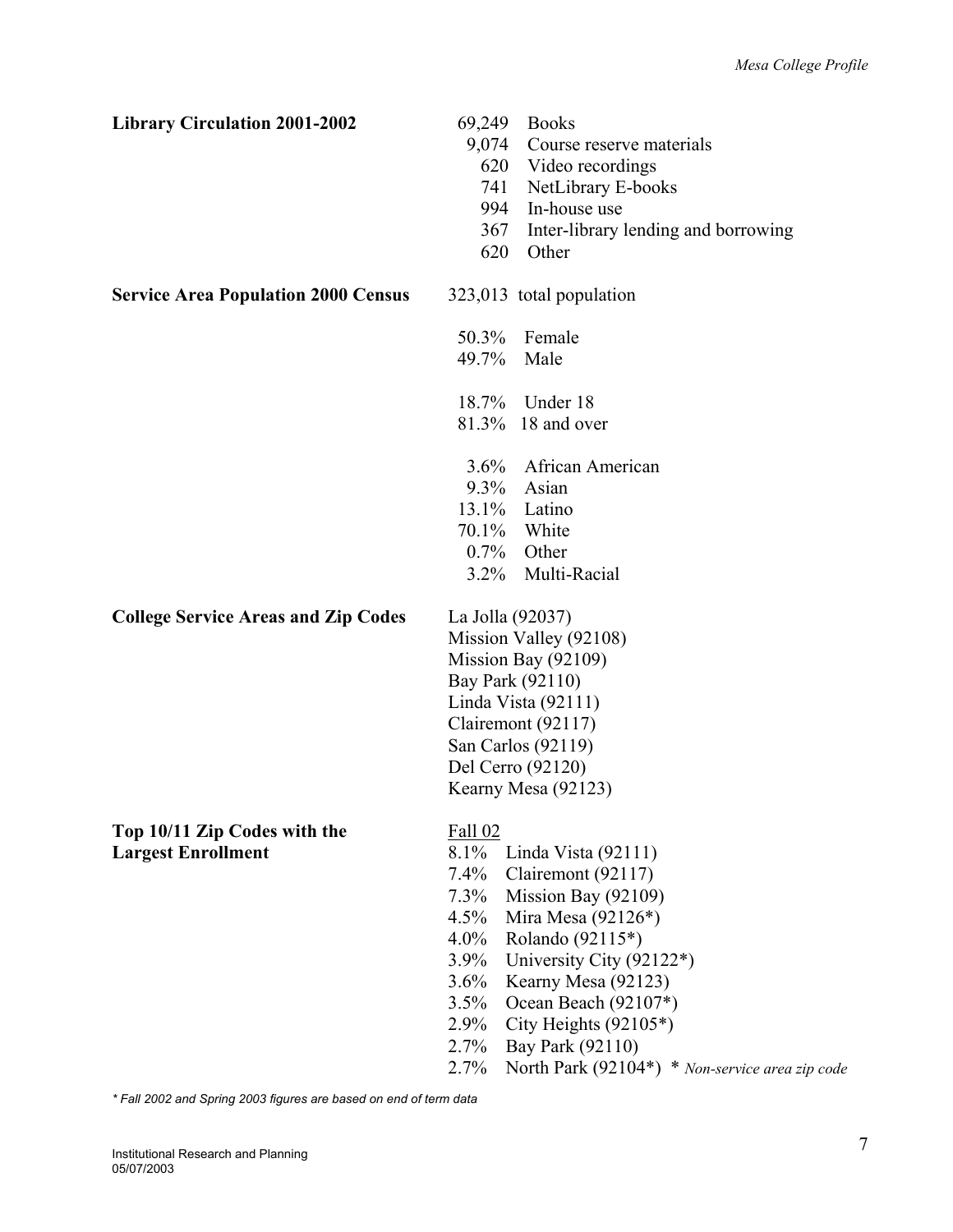## **Top 10/11 Zip Codes with the**

**Largest Enrollment** (continued)

|                               | Spring 03                                                                                                         |
|-------------------------------|-------------------------------------------------------------------------------------------------------------------|
|                               | $7.7\%$<br>Linda Vista (92111)                                                                                    |
|                               | Mission Bay (92109)<br>7.6%                                                                                       |
|                               | 7.4% Clairemont (92117)                                                                                           |
|                               | 4.3% Mira Mesa (92126*)                                                                                           |
|                               | University City (92122*)<br>4.1%                                                                                  |
|                               | $4.0\%$<br>Rolando (92115*)                                                                                       |
|                               | 3.7% Kearny Mesa (92123)                                                                                          |
|                               | 3.6% Ocean Beach (92107*)                                                                                         |
|                               | 2.8% City Heights $(92105^*)$                                                                                     |
|                               | 2.7% North Park (92104*)                                                                                          |
|                               | * Non-service area zip code                                                                                       |
| <b>Accreditation/Approval</b> | Accrediting Commission for Community and Junior<br>Colleges of the Western Association of Schools and<br>Colleges |
|                               | California Department of Consumer Affairs, Veterinary<br><b>Medical Board</b>                                     |
|                               | Commission on Accreditation of Allied Health<br><b>Education Program</b>                                          |
|                               | Commission on Accreditation of Allied Health<br><b>Education/American Association of Medical Assistants</b>       |
|                               | Commission on Accreditation in Physical Therapy<br><b>Education (American Physical Therapy Association)</b>       |
|                               | Joint Review Committee on Education in Radiologic<br>Technology                                                   |
|                               | Foundation for Interior Design Education Research<br>(FIDER)                                                      |
|                               | American Dental Association Commission on Dental<br>Accreditation                                                 |
|                               | The Office of Private Postsecondary Education for the<br>training of veterans                                     |
|                               |                                                                                                                   |